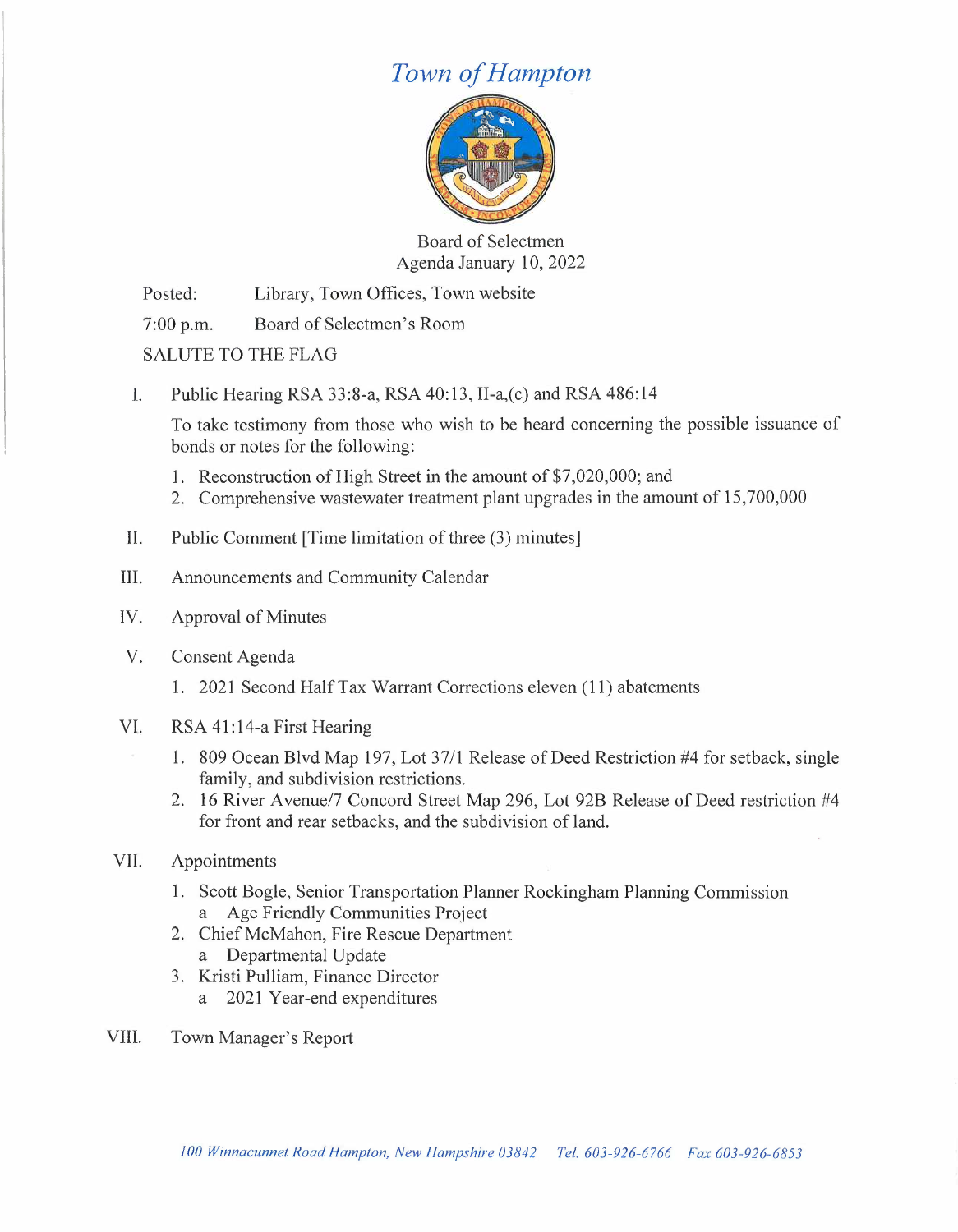## IX. Old Business

1. 2022 Warrant

### X. New Business

- 1. Selectman Barnes requests
- 2. Renaming Town Office
- 3. Bond release 9-11 I Street/99-101 Ocean Blvd for \$2,985.20

 $\tilde{\epsilon}$ 

## XI. Closing Comments

XII. Adjournment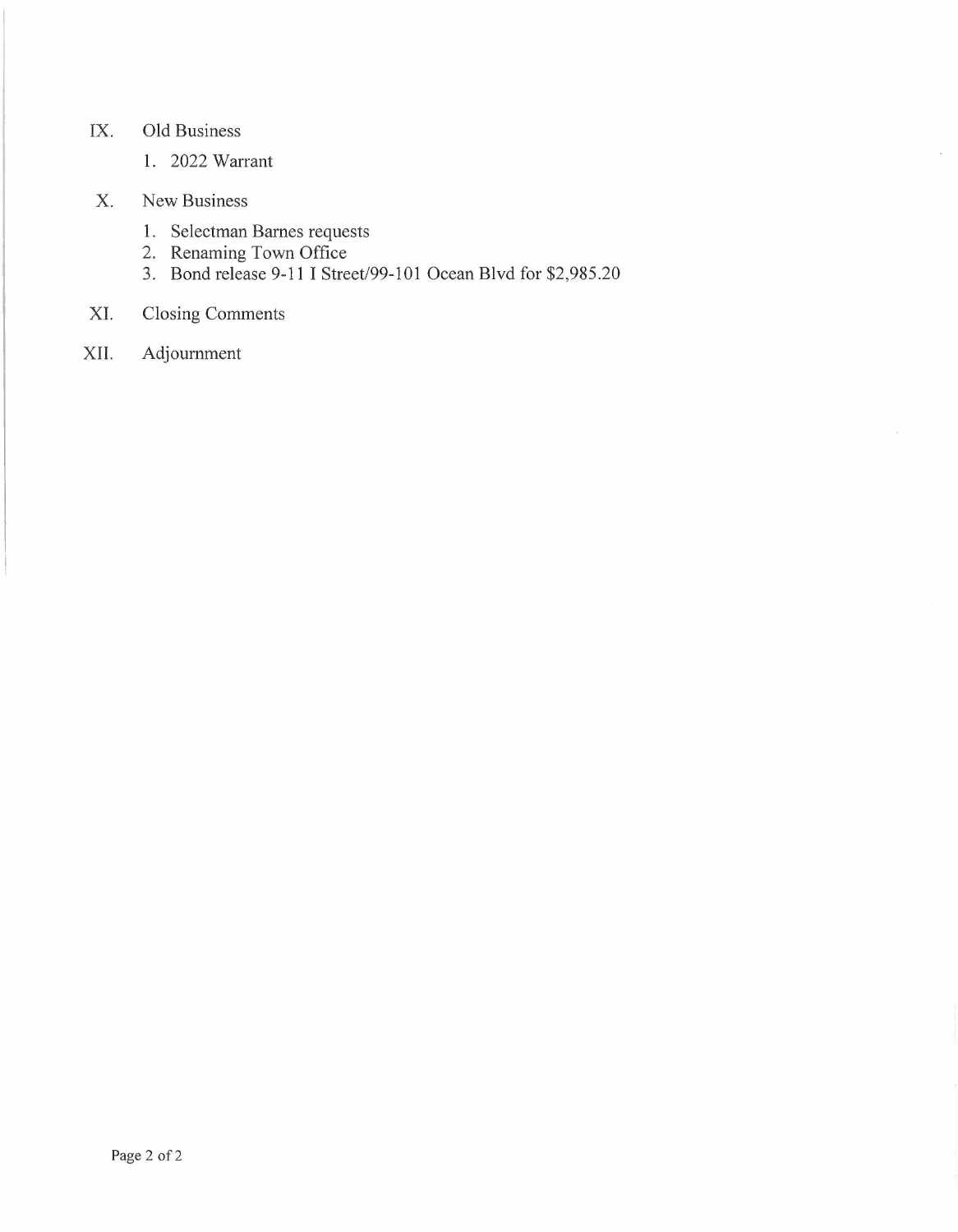# *Town of Hampton*



January 10, 2022

Posted: Library, Town Offices, Town website

7:00 p.m. Board of Selectmen's Room

SALUTE TO THE FLAG

- PRESENT: Russell Bridle, Chairman Charles Rage, Vice-chairman Regina Barnes, Selectman ( on phone) James Waddell, Selectman Richard Sawyer, Selectman Jamie Sullivan, Town Manager
- I. Public Hearing RSA 33:8-a, RSA 40:13, 11-a,(c) and RSA 486:14

To take testimony from those who wish to be heard concerning the possible issuance of bonds or notes for the following:

- 1. Reconstruction of High Street in the amount of \$7,020,000; and
- 2. Comprehensive wastewater treatment plant upgrades in the amount of 15,700,000

TM Sullivan discussed the High St. bond noting to open the public hearing.

Chairman Bridle opened the public hearing and asked for public comment. There were none.

Sel. Waddell asked the finance director about interest rates. Dir. Pulliam noted the quoted rate at 2.5, noting they quote on the high side. Sel. Waddell discussed how important this is and noted support needed.

Sel. Barnes asked if people were there, and the answer was yes. She noted if people have further questions they can be answered at the deliberative session and this work is needed and she is looking to see support for the article.

Hearing was closed at 7:03.

Hearing for WWTP Upgrade opened. There were no public comments.

Sel. Waddell discussed this need, noting this is phase 2.

Sel. Sawyer noted this is big money but must be spent now or we will spend more down the road. He noted with town growth we need to take care of infrastructure.

Sel. Rage agreed and noted, when we have to come back to do something, like the marsh, it costs more money. He noted the cost of borrowing being cheap right now.

Sel. Barnes noted her agreement and discussed the study and the phase 1 completion.

Hearing was closed at 7:04.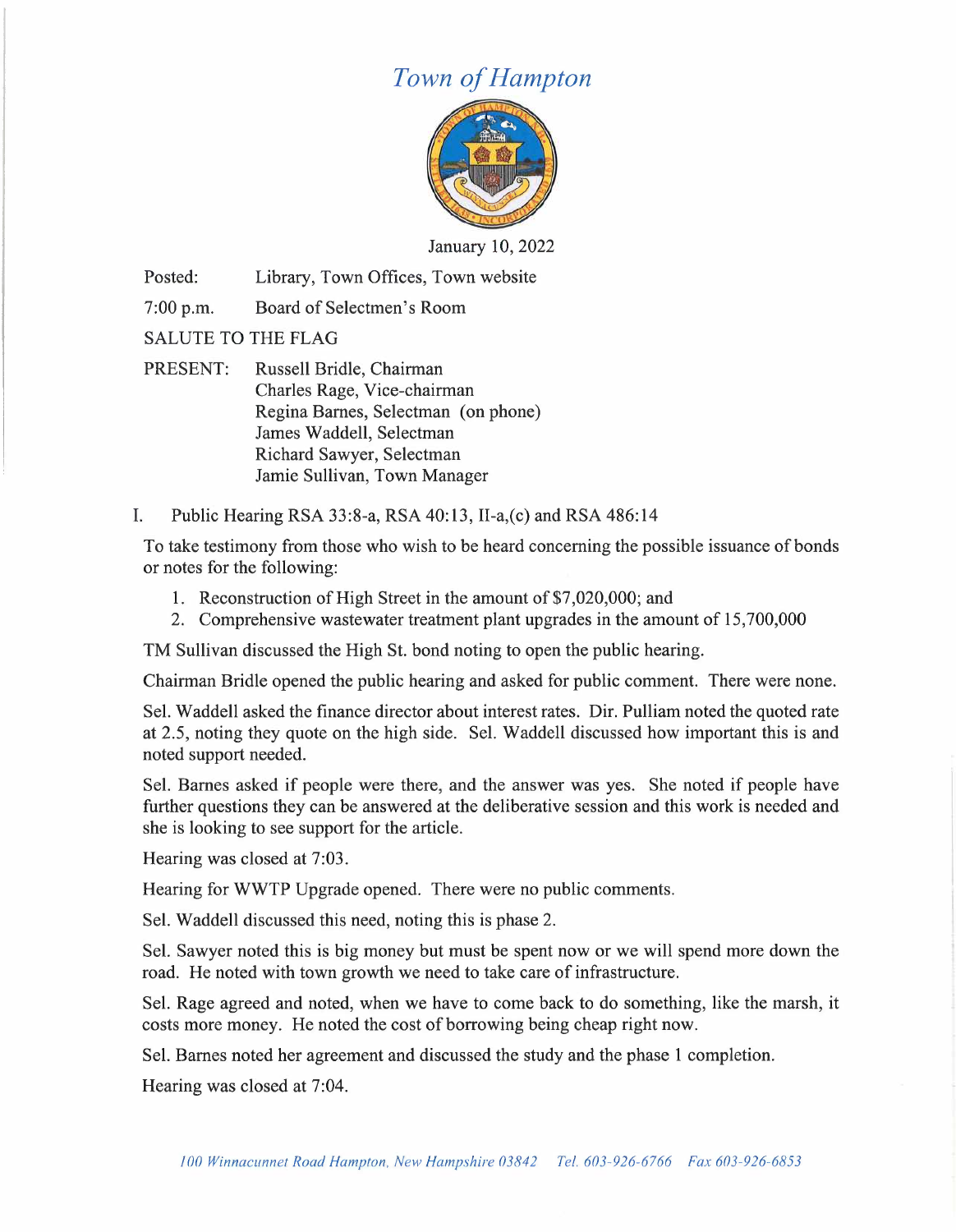II. Public Comment [Time limitation of three (3) minutes]

Nancy Stiles, 1 Hayden Circle, noted a later agenda item and thanked the Board for their support of senior issues. She noted space at Tuck field and putting the possibility of a community center on the CIP. She noted the data that will be discussed and asked the Board to consider.

III. Announcements and Community Calendar

Sel. Sawyer announced the passing of John Valhouli and offered condolences to the family.

Sel. Barnes agreed with the condolences for the Valhouli family and noted the cold for tomorrow.

- IV. Approval of Minutes None
- V. Consent Agenda
	- 1. 2021 Second Half Tax Warrant Corrections eleven (11) abatements

Sel. Waddell MOTIONED to APPROVE the Consent Agenda, SECONDED by Sel. Rage. VOTE: 5-0-0

Chairman Bridle MOTIONED to APPROVE Sel. Barnes participating electronically, SECONDED by Sel. Sawyer. VOTE: 5-0-0 (Chairman Bridle declaring unanimous)

- VI. RSA 41:14-a First Hearing
	- 1. 809 Ocean Blvd Map 197, Lot 37/1 Release of Deed Restriction #4 for setback, single family, and subdivision restrictions.

Sel. Rage noted he owns property nearby and should he abstain. Chairman Bridle noted he is fine, as long as he is not an abutter.

Tocky Bialobrzeski, Stockton Services, noted she prepared the application. She discussed the request, noting the property with two structures and two different street addresses. She outlined the request of property and building use.

TM Sullivan noted this is the first hearing.

Sel. Barnes asked about the Heritage Commission weighing in. TM Sullivan noted that has not taken place on this and he will follow up.

Ms. Bialobrzeski noted they are not proposing a change to the buildings.

Hearing was closed at 7:11.

2. 16 River Avenue/7 Concord Street Map 296, Lot 92B Release of Deed restriction #4 for front and rear setbacks, and the subdivision of land.

The hearing was opened at 7:12.

Atty. Tim Phoenix was present with property owner Connie Lynch. He referenced an enlargement drawing of a plan that detailed the request. He detailed the deed restrictions and discussed a prior subdivision into a condominium. He discussed the Lynch's purchasing, and a building coming down and subsequently finding the need for the permission of the Board.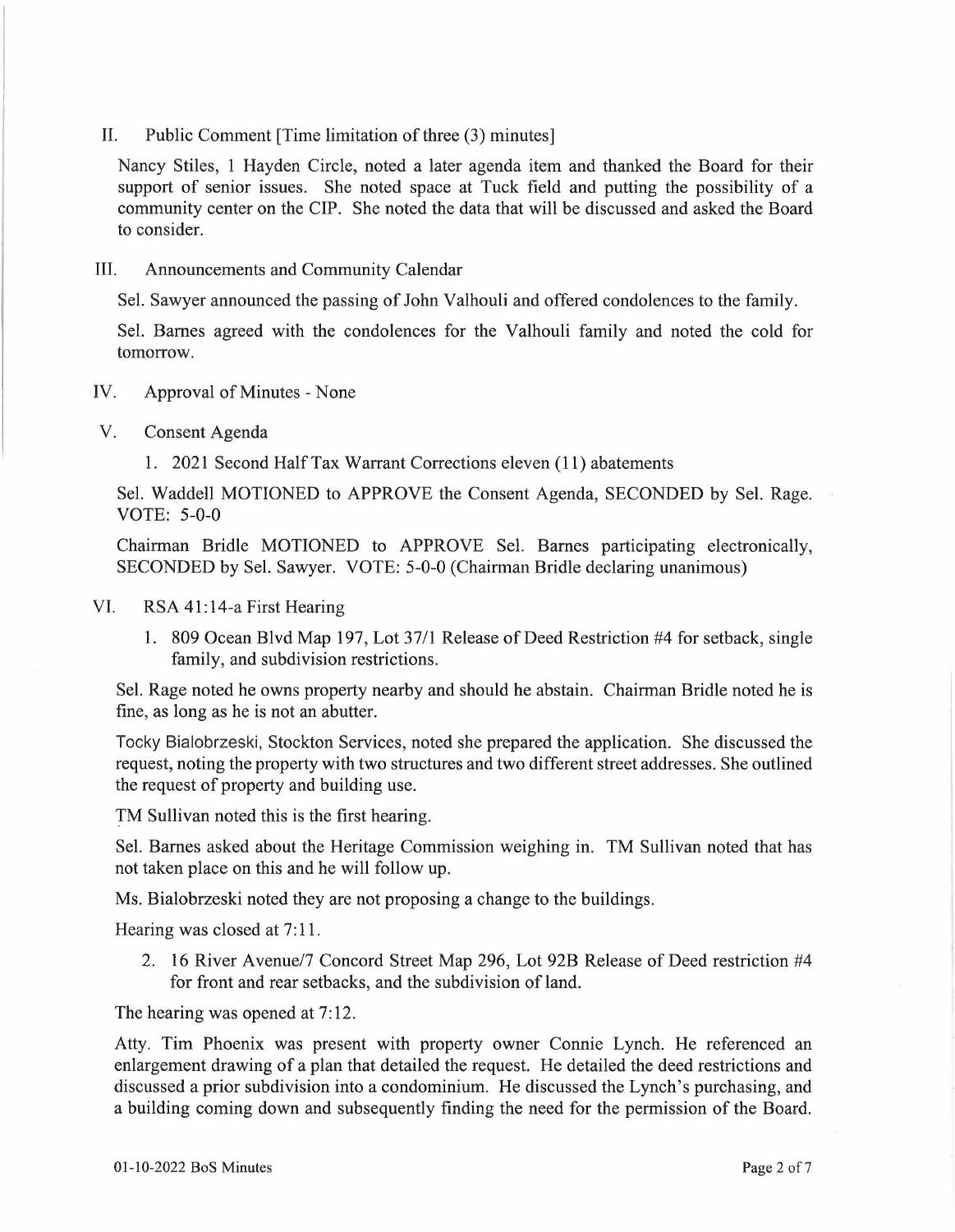He discussed the footage needs, and, noted other board's approvals. He summarized the request.

Sel. Waddell noted hearing this at the Planning Board and their approval to go to the selectmen.

Chairman Bridle noted this is the first hearing.

Hearing was closed at 7:15.

### VII. Appointments

1. Scott Bogle, Senior Transportation Planner Rockingham Planning Commission a Age Friendly Communities Project

Mr. Bogle noted he was present to discuss an age friendly community initiative that is being developed by the Rockingham Planning Commission. He noted looking to see if Hampton would be interested in participating. He defined the term age friendly. He noted grant funding, and discussed parties involved. He discussed the goal of understanding needs of older adults in communities. He discussed working with the community to gather information that can be useful. He discussed an AARP model and discussed the 8 dimensions of age friendly communities, (the 8 items pictured on a slide). He discussed the age population increasing and noted the transportation needs of those no longer driving. He discussed the proposed scope of the project and the number of communities being worked with. He noted pilot projects in year 2. He discussed the format for community assessments, noting local steering committees. He discussed the regional steering committee and those involved.

Sel. Barnes thanked Mr. Bogle and noted Hampton's efforts in this area. She discussed surveys and discussed Hampton looking for physical space. She asked if Hampton moved forward with this, how much would it cost. Mr. Bogle discussed there is no cost to any town. She asked about Meals on Wheels, and he discussed they are the fiscal agent. Sel. Barnes noted not being sure how another survey would be received, but we should look into. She noted Hampton's older population.

Sel. Waddell thanked Scott for the presentation and noted something he is in favor of.

Sel. Sawyer agreed, noting that we have been discussing for years.

Sel. Rage thanked Scott for the presentation and noted he keeps hearing about transportation needs.

TM Sullivan discussed looking at this and that he highly recommends getting involved in this.

Sel. Waddell MOTIONED to APPROVE the TOWN of HAMPTON Becoming involved with the Rockingham Planning Commission Age Friendly Communities Project, SECONDED by Chairman Bridle. VOTE: 5-0-0

- 2. Chief McMahon, Fire Rescue Department
	- a Departmental Update

Chief McMahon gave a wrap up of 2021. He discussed personnel changes and noted trainings and classes attended. He discussed calls for service, mutual aid given and received, structure fires, and aid to Seabrook. He discussed EMS calls, which are 65% of call volume. He discussed that CPR and First Aid programs resumed in 2021. He discussed ACLS and Pediatric Advance Life Support programs and training. He discussed challenges and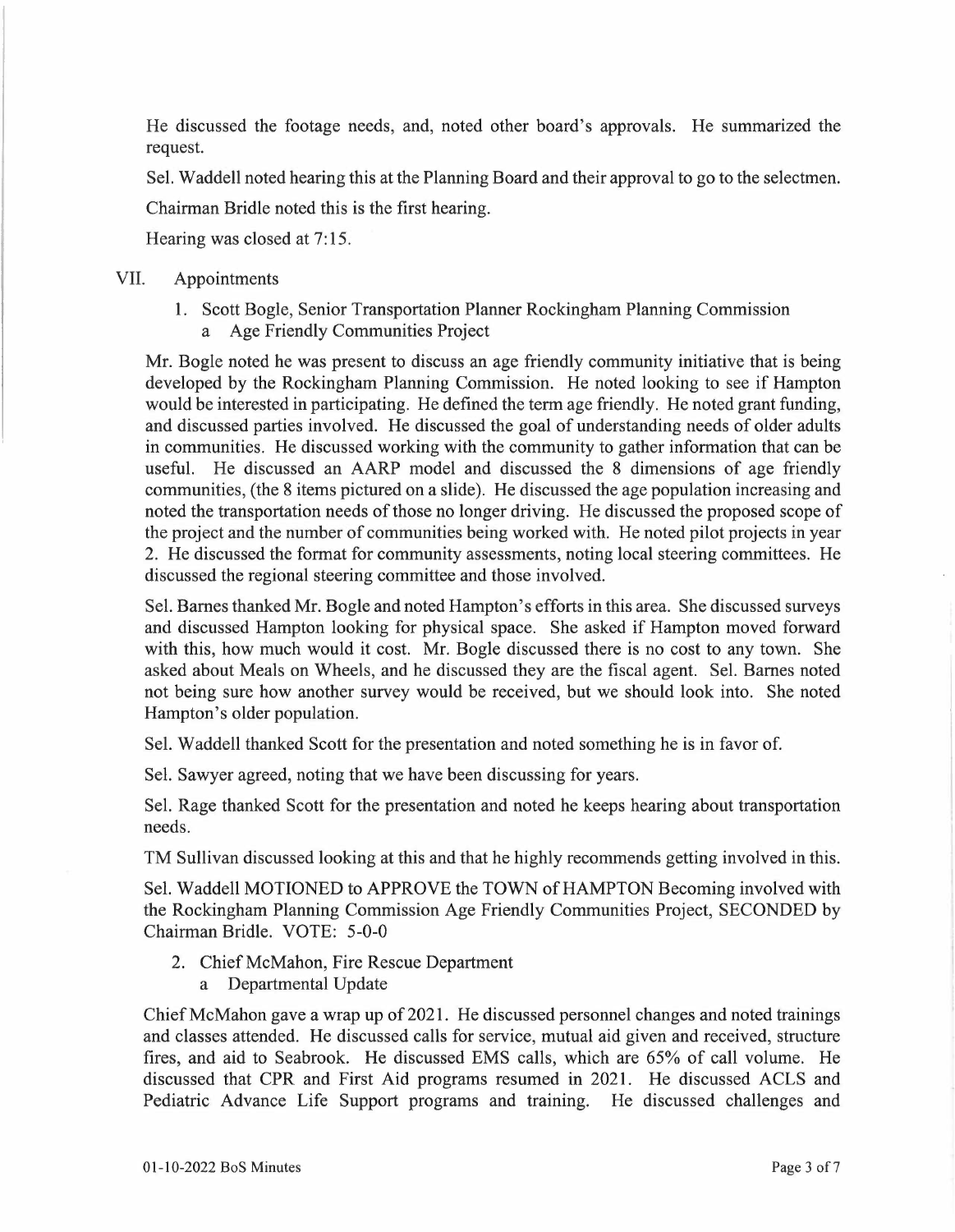opportunities with regard to Covid19, noting vaccine and booster clinics. He discussed fire prevention inspections and permitting. He discussed the open house and education. He discussed resuming fireworks at the beach. He discussed communications and numbers of calls. He discussed the ongoing work on the issues in the fire study.

Sel. Sawyer noted great report, he asked that when we assist other communities, they assist with ours. The Chief discussed those workings. They discussed wages and reporting.

Sel. Waddell noted excellent report as always and asked with the structure fires, do they find the cause. The Chief noted generally and discussed several that were discarded smoking materials. The Chief also discussed the dangers of space heaters, referencing the fire in the Bronx and encouraged all to close doors. Sel. Waddell asked if most places have working detectors, and the answer was generally with commercial buildings, and private is hit or miss.

Sel. Rage noted good report and he is thrilled with the quality of work the department puts out.

Sel. Barnes reiterated that the fire and medical services are top notch. She reiterated caution with smoking materials. She asked about overdoses comparable to last year. The Chief noted there are not any significant changes that he has heard. She clarified for the public that the fire dept. has been asking for additional staffing for some time. She discussed funding and the Chief noted the grant process has started for federal funding and he is working on that.

Chairman Bridle reiterated the importance of the grant which is funding for three years, and he mentioned the fire truck. The Chief expounded on the fire truck and the need for two, but, asking for one. The Chief discussed if the engine passes, with ordering and lead time we may not see it till 2024, and he noted the engine that was in the accident should be back this month. Chairman Bridle reiterated the hours worked for the clinics and those funds coming back to the town. The Chief noted much has already been received. Chairman Bridle noted the town report overtime listings will reflect that, and he discussed the dispatch position not filled and the changes that may have to happen for positions in these times.

- 3. Kristi Pulliam, Finance Director
	- a 2021 Year-end expenditures

Fin. Dir. Pulliam noted being there for approval to carry over amounts of purchase orders and warrant articles. She noted they should have received the listing. She noted purchase orders are \$1,156,786.00 with the general fund being \$920,829.00 of that amount. She discussed the Warrant Articles at \$1,982,068.00. She discussed Warrant Articles being returned at the amount of \$92,682.00.

Sel. Waddell noted it seems like a lot of money, but isn't really, due to large items. Dir. Pulliam agreed. He asked if we know how much we are getting in rooms and meals tax. Dir. Pulliam noted it was received in Dec. and was \$1,116,000.00.

Sel. Rage asked about the budget for rooms and meals. Dir. Pulliam noted we budget what was received the previous year, but DRA knows the actual amount when setting the tax rate.

Sel. Barnes commented thanks for the explanation. She noted this is pretty standard, and the finance director agreed, and noted we need a motion.

Sel. Sawyer MOTIONED to APPROVE the AMOUNTS to bring forward as stated, SECONED by Sel. Waddell. VOTE: 5-0-0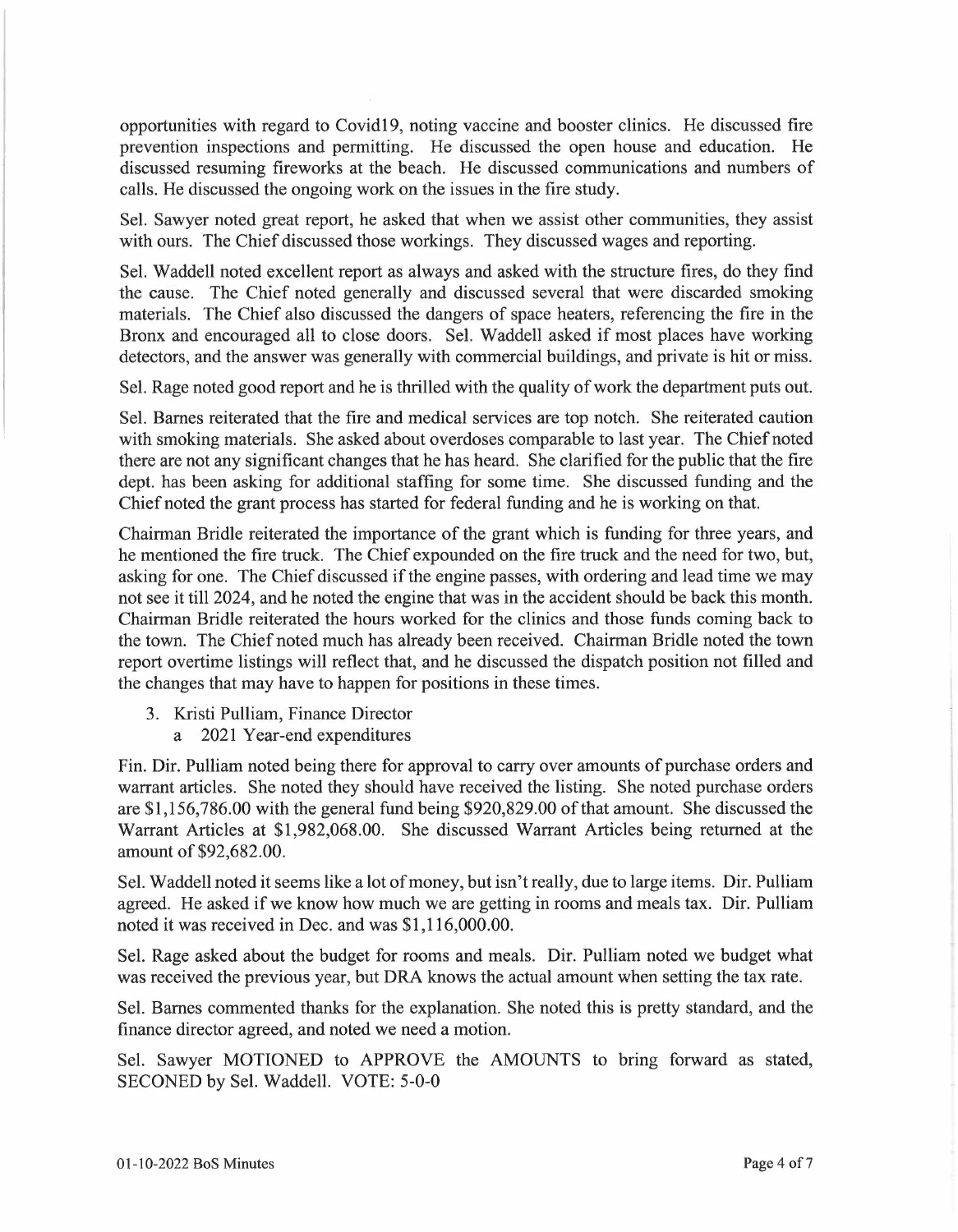#### VIII. Town Manager's Report

- 1. The Covid latest numbers were announced, those in Hampton and in the State, the highest we have seen since reporting.
- 2. The deadline for petition warrant articles is tomorrow.
- 3. The Budget Committee's public hearing will be on Thursday.
- 4. The Deliberative Session will be Feb.  $5<sup>th</sup>$ .
- 5. Please use caution in tomorrow's very cold temperatures, taking special care using space heaters.
- IX. Old Business
	- 1. 2022 Warrant

TM Sullivan discussed an item from the Library Director. They would like the article they presented to be pulled and rather than risk it fails, they will find operating funds.

Sel. Sawyer MOTIONED to APPROVE the REMOVAL of Article #33 of the Library, SECONDED by Sel. Rage. VOTE: 5-0-0

There was general discussion on how to handle any money articles that come in by the deadline. The consensus was a meeting Wednesday at 3:00.

Sel. Barnes asked about the speed limit and sign posting on Winnacunnet Rd. TM Sullivan noted he thought it was taken care of and he will follow up with DPW tomorrow. She discussed plowing and noted the town does an excellent job but noted that the sidewalks on Winnacunnet are not plowed as of today. TM Sullivan noted the staffing issues they are dealing with.

### X. New Business

1. Selectman Barnes requests

Sel. Barnes noted she will put off the finance questions. She commented on the town manager contract not being on the website. TM Sullivan noted he will take a look. She discussed the HR policy, and that is says non-union employee's contracts after Aug. 2011, must be signed by the Board of Selectmen and she asked if we have those. TM Sullivan noted the policy review is underway as we speak, and he addressed the contract issue, referring to a retirement at that timeframe and has not been done since. Sel. Barnes asked the status of the cable negotiations. TM Sullivan noted the status has not changed and it is still being negotiated. She asked about Consolidated Communications as she has heard they are putting up infrastructure in other seacoast towns. TM Sullivan noted he is not aware of that. She discussed the solid waste collection policy from last April, noting the section on service agreements. She noted a discussion with Dir. Hale that those have not been brought forward and it seems we are not in accord with our own policy. TM Sullivan reiterated how busy DPW has been, and those agreements do need to be completed. He discussed the crux of the policy is being done and the documents will be completed when possible.

2. Renaming Town Office

Sel. Waddell discussed Sen. Bob Preston and read a portion of his eulogy.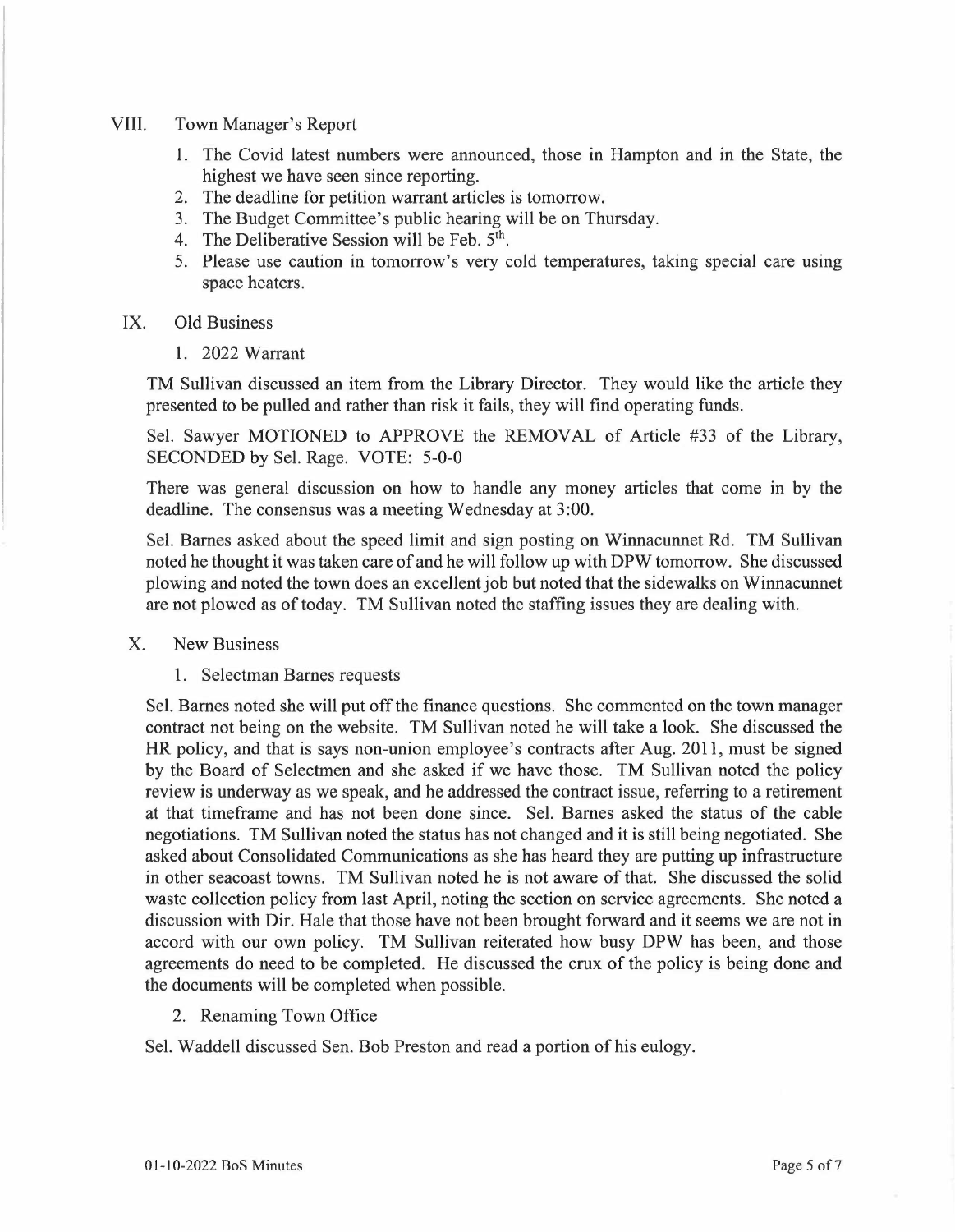Sel. Waddell MOTIONED to APPROVE the name of Sen. Robert F. Preston affixed to the Building, in recognition of his efforts to secure a facility for our new town hall, SECONDED by Sel. Rage.

Chairman Bridle noted this is a good motion and discussed how much Sen. Preston did for the community.

Sel. Barnes asked if it will not be the Hampton Town Office anymore. Chairman Bridle noted it will still be. Sel. Waddell clarified that the motion reads, to affix the name to the building. Sel. Barnes noted it should still be called Hampton Town Office, but she has no problem with memorializing Sen. Preston.

TM Sullivan asked for clarification on if Sel. Waddell wants this to go to town meeting or use the authority as Board of Selectman. Sel. Waddell commented he would like it under the Board's authority. Sel. Sawyer agreed. TM Sullivan noted an adjustment to the motion should be made. There was general discussion.

Amended: Sel. Waddell MOTIONED to APPROVE the changing of the name of the Hampton Town Office to the Robert F. Preston Building, with the name of Sen. Robert F. Preston affixed to the building, in recognition of his efforts to secure a facility for our new town hall, SECONDED by Sel. Rage. VOTE: 4-0-1 (Barnes)

3. Bond release 9-11 I Street/99-101 Ocean Blvd for \$2,985.20

TM Sullivan discussed the release of the final ten percent. There was discussion on the amount.

Sel. Waddell MOTIONED to APPROVE the Bond release 9-11 I Street/99-101 Ocean Blvd for \$2,958.20, SECONDED by Sel. Sawyer. VOTE: 5-0-0

TM Sullivan discussed the Board's discussion of the prior week with regard to sick time pertaining to Covid. He noting he has put together a draft of a policy. He read from the policy that employees may receive up to two weeks paid leave and the stipulations regarding such.

Sel. Sawyer asked about the test, should it be further defined. TM Sullivan discussed the home testing, the challenges and taking a second look if needed. He noted other documentation attached and outlined those, discussing household contact. He asked the Board how they wish to proceed.

Sel. Waddell noted we should follow the guidelines. TM Sullivan noted retro active to last Monday and noted the number of employees affected.

Sel. Barnes asked about employees who have had to use their own time. TM Sullivan referenced the Board's previous vote. She asked about the two-week timeframe. TM Sullivan noted he used the federal law guideline.

Chairman Bridle noted his concern of fire service and it being a household thing and their communal areas. TM Sullivan discussed that circumstance. There was general discussion on that.

Sel. Waddell MOTIONED to APPROVE the COVID SICK POLICY as presented with the Firefighters addendum, SECONDED by Sel. Sawyer.

Sel. Barnes noted she does not understand about the weeks and what about weekends. There was general discussion about it being 80 hours.